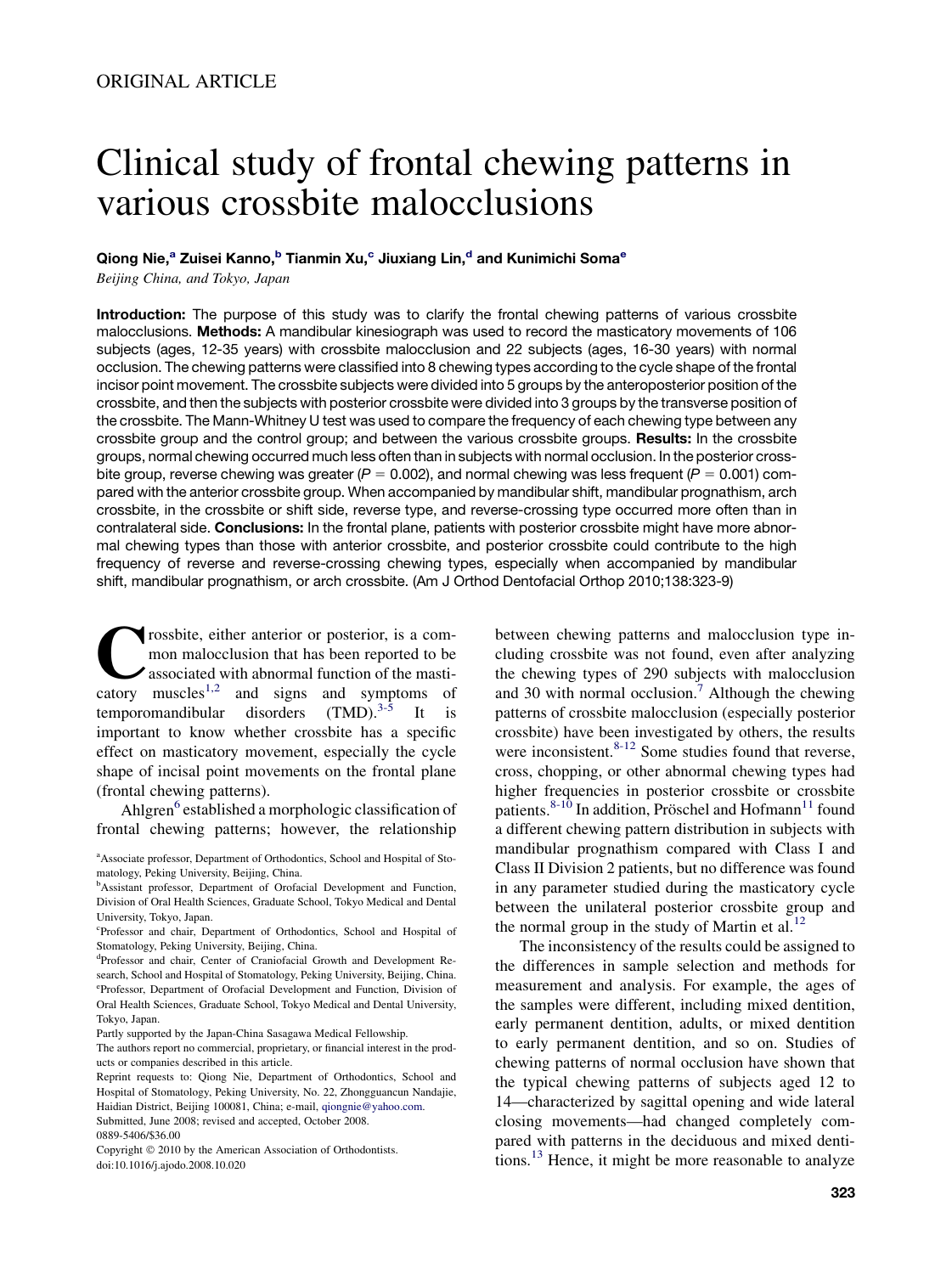the effect of occlusion on chewing patterns of subjects in the same age range. Moreover, some authors noticed that some TMD patients had different chewing pat $terns$ ,<sup>[14,15](#page-6-0)</sup> but it was unclear in the selected subjects with or without TMD features in some previous studies.7,10,11 Probably, this was another reason that caused the inconsistent, and even controversial, results.

The purposes of this study were to analyze the frontal chewing patterns in patients (aged 12-35 years) with various crossbite malocclusions without signs and symptoms of TMD and then to study the effect of different positions of crossbite on chewing patterns in the anteroposterior and transverse directions.

## MATERIAL AND METHODS

The sample for this study comprised 106 subjects with crossbite malocclusion (ages, 12-35 years; 70 female, 36 male) and 22 subjects with normal occlusion (ages, 16-30 years; 15 female, 7 male; dental and skeletal Class I relationship according to molar relationship, ANB angle, and convexity; less than 3 mm of crowding and less than 3 mm of anterior overjet and overbite). The malocclusion subjects were selected from a consecutive group of 917 patients visiting the First Orthodontic Department, Tokyo Medical and Dental University. We checked their data, including pretreatment casts, clinical examination records, questionnaire data and raw pretreatment mandibular kinesiograph recordings. Subjects with normal occlusion were chosen from nursing students and dental postgraduate and graduate students in this university. In the entrance criteria established for this study, subjects with crossbite and normal occlusion were excluded if they had clinical signs and symptoms of TMD according to clinical examination and questionnaire, a history of orthodontic treatment, extensive restorations, cast restorations, pathologic periodontal conditions, or missing teeth. Subjects with functional crossbites were excluded by clinical examinations in this study. For patients with posterior crossbite, the presence or absence of mandibular shift and or mandibular prognathism was not an entrance criterion. All subjects were informed and agreed to participate in this study. Ethics approval was given by this university before the start of this research. First, all patients with crossbite were divided into 5 groups according to the anteroposterior position of crossbite.

Group 1 included those with only individual anterior crossbite, without posterior crossbite; group 2, those with at least 4 anterior teeth in crossbite, without posterior crossbite; group 3, those with continuous anterior and posterior crossbites (eg, arch crossbite involving 1 side); group 4, those with individual posterior crossbite, without anterior crossbite; and group 5, similar to groups 1 and 2, but with individual posterior crossbite simultaneously.

Then the patients with posterior crossbite (groups 3-5) were divided into 3 groups according to the transverse position of crossbite: group A, left posterior crossbite; group B, right posterior crossbite; and group C, bilateral posterior crossbite.

The distribution of malocclusion details of groups A through C is shown in [Table I,](#page-2-0) considering the possible effect of mandibular shift, mandibular prognathism, position of the teeth in crossbite, individual posterior crossbite, or posterior crossbite involving more than 2 teeth of 1 side or bilateral arch (arch crossbite) on the chewing patterns of subject with posterior crossbite.

Pretreatment masticatory movements of the patients and the subjects with normal occlusion were recorded with a mandibular kinesiograph system (K6-I craniomandibular evaluation system, Myotronics-Noro Med, Seattle, Wash). This system allow 3-dimentional recording of mandibular movements without interfering with the motion of the jaw. The masticatory recordings of all subjects were done by 2 examiners (Q.N. and Z.K.), who carefully complied with the manufacturer's protocol. The masticatory movements of 5 randomly selected patients were examined twice by the same examiners; statistical tests showed no significant difference for the results of mandibular kinesiograph recordings between the 2 times (linear parameters, maximum opening, maximum lateral displacement, Student t test,  $P > 0.05$ ; the distribution of chewing types described in the next paragraph and the statistical analysis, Mann-Whitney U test,  $P > 0.05$ ). Similar tests were performed between the 2 examiners for 5 other randomly selected patients, with similar results. The accuracy and reliability of the mandibular kinesiograph meets the needs of a clinical study as the study of Keeling et  $al<sup>16</sup>$  demonstrated.

Chewing gum was selected as the experimental food because it could form a more consistent bolus than natural food to produce a consistent masticatory pattern over many cycles, and its size and solidity were stable during mastication so that the occlusal condition was easily reflected by chewing.[17,18](#page-6-0) Before we recorded the masticatory movements, the subjects were instructed to chew the gum until it was sufficiently soft. Then, free chewing, right-side chewing, and left-side chewing were recorded. For chewing on either side, 10 strokes, from the fifth to the 14th, were analyzed because they had the least variability in both path and rhythm.<sup>19-21</sup> The chewing type of each stroke was classified by visual examination according to the cycle shape of incisor point movement on the frontal plane as shown in the [Figure](#page-3-0). The chewing types were as follows.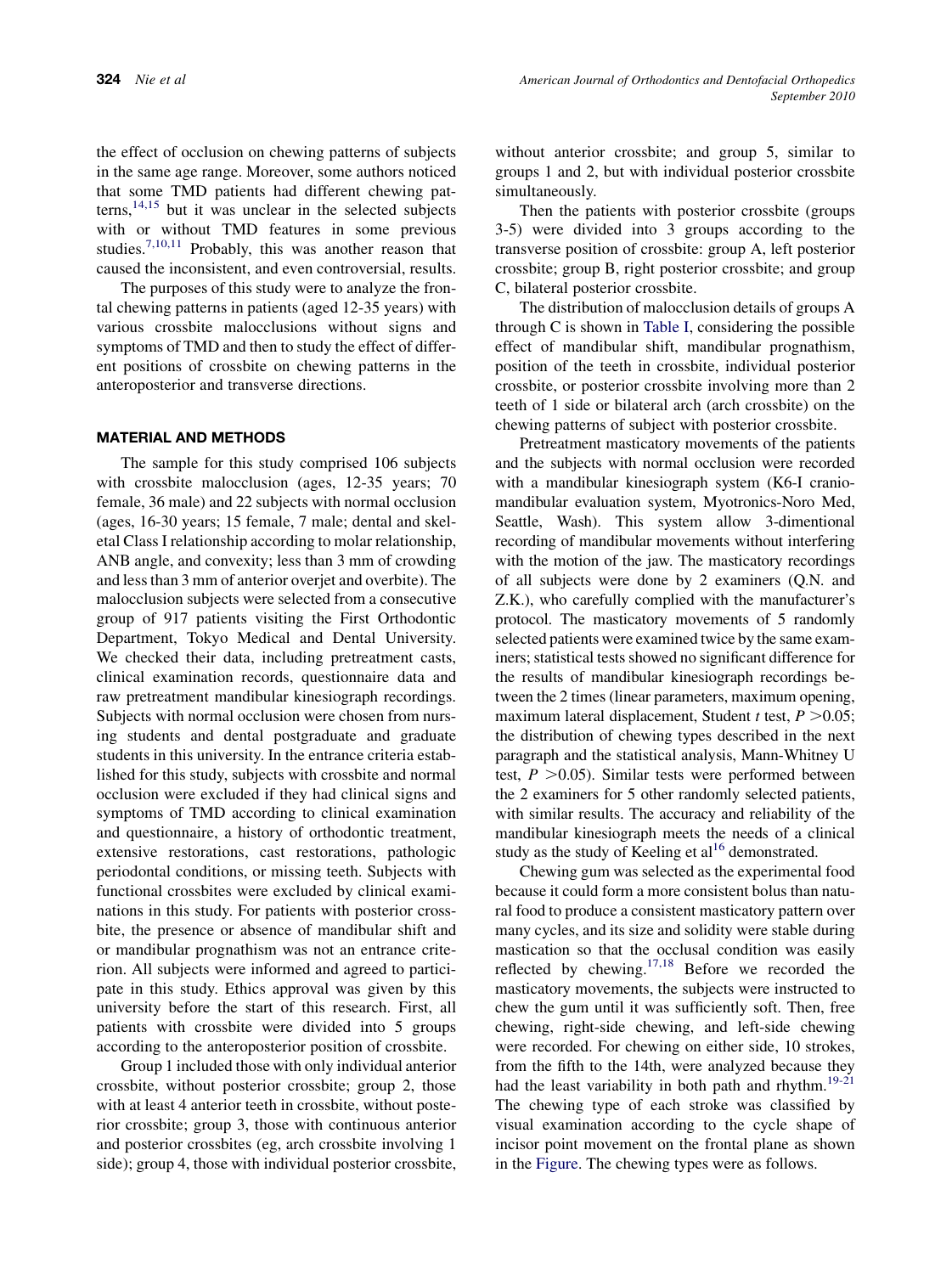|                |                            | Right crossbite, $n(\%)$ | Left crossbite, $n(\%)$ | Bilateral crossbite, $n(\%)$ |
|----------------|----------------------------|--------------------------|-------------------------|------------------------------|
| 1              | Individual crossbite       | 8(53.3)                  | 20(95.2)                | 4(21.1)                      |
|                | Arch crossbite             | 7(46.7)                  | 1(4.8)                  | 15(79.9)                     |
| 2              | Only premolar              | 1(6.7)                   | 4(19.0)                 | 3(15.8)                      |
|                | First molar involved       | 11(73.3)                 | 10(47.6)                | 15 (78.9)                    |
|                | Only second or third molar | 3(20)                    | 7(33.3)                 | 1(5.3)                       |
| 3              | Right shift                | 7(46.7)                  | 0(0)                    | 1(5.3)                       |
|                | Left shift                 | 0(0)                     | 6(28.6)                 | 8(42.1)                      |
|                | No shift                   | 8(53.3)                  | 15(71.4)                | 10(52.6)                     |
| $\overline{4}$ | Mandibular prognathism     | 8(53.3)                  | 4(19.0)                 | 15(78.9)                     |
|                | No mandibular prognathism  | 7(46.7)                  | 17(71)                  | 4(11.1)                      |

<span id="page-2-0"></span>Table I. Distribution of malocclusion manifestations in the 3 posterior crossbite groups

1, Individual or arch crossbite: chi-square test, right and left,  $P = 0.003$ ; left and bilateral,  $P = 0.000$ ; right and bilateral,  $P = 0.051$ .

2, Position of crossbite teeth: chi-square test, right and left,  $P = 0.284$ ; left and bilateral,  $P = 0.33$ ; right and bilateral,  $P = 0.062$ .

3, Mandibular shift: chi-square test, right and left,  $P = 0.001$ ; left and bilateral,  $P = 0.381$ ; right and bilateral,  $P = 0.001$ .

4, Mandibular prognathism: chi-square test, right and left,  $P = 0.031$ ; left and bilateral,  $P = 0.001$ ; right and bilateral,  $P = 0.113$ .

- I. Normal: smooth opening toward the working side and smooth convex closing. This often occurred in normal occlusion including types I and III in the classifications of Akiyama et al. $^{21}$
- II. Concave closing: opening similar to I, but concave closing.
- III. Concave opening: closing similar to I, but concave opening.
- IV. Reverse: shape similar to I, but opening and closing directions were contrary to I.
- V. Positive crossing: opening and closing paths were crossed; in the occlusal phase, the directions of opening and closing were the same as I.
- VI. Reverse crossing: opening and closing paths were crossed, but, in the occlusal phase, the directions of opening and closing were the same as IV.
- VII. Superimposition: the closing path almost superposes with the opening path.
- VIII. Irregular: opening and closing movements with no consistent pattern and frequent crossing of the opening and closing phases.

#### Statistical analysis

Contingency statistics (chi-square test) were used to compare the distribution of malocclusion manifestations between the right, left, and bilateral posterior groups. The level of significance was set at 0.05.

The number of strokes of each chewing type in the 10 strokes in either side was counted and considered as the frequency of each chewing type in either side. The average of the number of strokes in the right and left sides was used to represent unilateral chewing. The Mann-Whitney U test (a nonparametric test) was used to compare the frequency of each chewing type in the 10 strokes between the crossbite and normal occlusion groups, between the crossbite groups (including comparisons of crossbite groups 1 to 5, and between the anterior and posterior crossbite groups), and between the crossbite and contralateral sides for patients with posterior crossbite. The level of significance was set at 0.05.

## **RESULTS**

The distribution of malocclusion manifestations of the right, left, and bilateral posterior crossbite groups is shown in Table I. The position distribution of the crossbite teeth in each group was similar, but the ratios of arch crossbite and mandibular prognathism were higher in the right and bilateral posterior groups than in the left posterior crossbite group ( $P = 0.003$  and  $P = 0.000$  for arch crossbite;  $P = 0.031$  and  $P =$ 0.001for mandibular prognathism, respectively). For the percentage of shift, the ratio of right shift in the right group was not significantly different from that of left shift in the left group, and the distribution of shifts in the bilateral crossbite group was similar to that of the left group ( $P > 0.05$ ).

[Table II](#page-4-0) shows the frequency of each chewing type in different anteroposterior positions of the crossbite groups. In all crossbite groups, type I occurred significantly less often than in normal occlusion. In addition, groups 3, 4, and 5 had higher frequencies of type IV than in normal occlusion ( $P \le 0.01$  or  $P \le 0.001$ ). Moreover, group 4 (individual posterior crossbite) had a higher frequency of reverse-crossing chewing and superimposition types than in normal occlusion. Comparisons between any 2 crossbite groups showed no significant difference for the frequency of any chewing type between groups 1 and 2 ( $P > 0.05$ ) and between groups 3, 4, and 5 ( $P > 0.05$ ). In addition, groups 1 and 2 had anterior crossbite without posterior crossbite.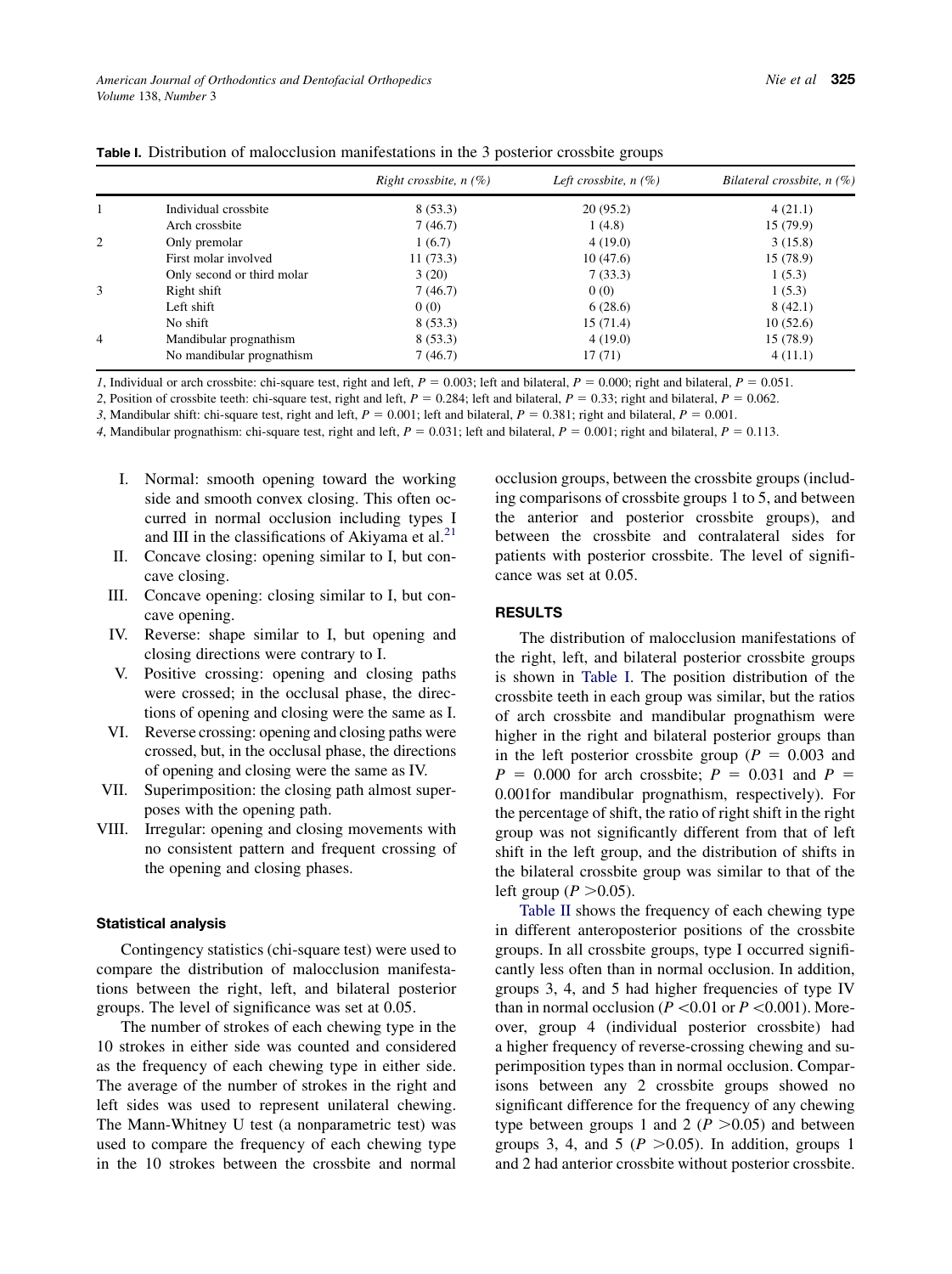<span id="page-3-0"></span>

Fig. Classifications of chewing types (opening toward the nonworking side and closing in the nonworking side can occur in types II to VIII; the opening path and, in particular, the closing path approximately in the median plane can occur in types II to VIII).

Groups 3, 4, and 5 included patients with posterior crossbite; thus, groups 1 and 2 were combined as the anterior crossbite group, and groups 3, 4, and 5 were combined as the posterior crossbite group.

As shown in [Table III](#page-4-0), for the anterior crossbite group, the frequencies of types I and IV were different from the normal occlusion group, whereas, in the posterior crossbite group, the frequencies of types I, IV, VI, and VII were different from the normal occlusion group. But when compared with the anterior crossbite group, there were a significantly lower type I frequency  $(P = 0.001)$  and a higher type IV frequency  $(P = 0.002)$ in the posterior crossbite group.

[Table IV](#page-5-0) shows the frequency of each chewing type between the right and left sides in the posterior crossbite groups divided by the transverse position of the crossbite teeth. In the right posterior crossbite group, type IV had a higher frequency in the right side than in the left side ( $P = 0.036$ ), whereas types II and V had lower frequencies in the right side ( $P = 0.035$ ,  $P = 0.022$ , respectively). In the left posterior crossbite group, there was no significant difference for the frequency of each chewing type between the 2 sides. In the bilateral posterior crossbite group, type IV occurred more often, and type I occurred much less in the left side than in the right side.

### **DISCUSSION**

The chewing pattern of each subject had unique characteristics, and there were great individual variations. Akiyama et  $al^{21}$  $al^{21}$  $al^{21}$  investigated the average pattern of masticatory paths from 5 to 14 strokes in 78 normal subjects using a sirognathograph and an automatic masticatory analyzing system, and 8 chewing patterns were classified. The most frequent pattern on the habitual side, the nonhabitual side, and both sides was type I, followed by type III. This was confirmed in our study by the frequency of type I (normal): 88.4% in normal occlusion. Simultaneously, our results agreed well with the study of Ahlgren<sup>[7](#page-6-0)</sup>; ie, normal occlusion had a simple and regular chewing pattern that was smoothly opened on the chewing side and smoothly closed on the contact point of the teeth. The individual variations in malocclusion were greater than in normal occlusion.

Kuwahara et al $14$  found that the concave opening type, called types III, IV, and VI in our study, was frequently observed in subjects with closed lock and osteroarthrosis with sclerosis or erosive bone change (early stages of organic changes). This indicated a characteristic chewing pattern in some TMD patients. Sato et al<sup>[15](#page-6-0)</sup> reported similar results for TMD patients. Hence, it might be more reasonable to separate patients with and without TMD for analysis of the effect of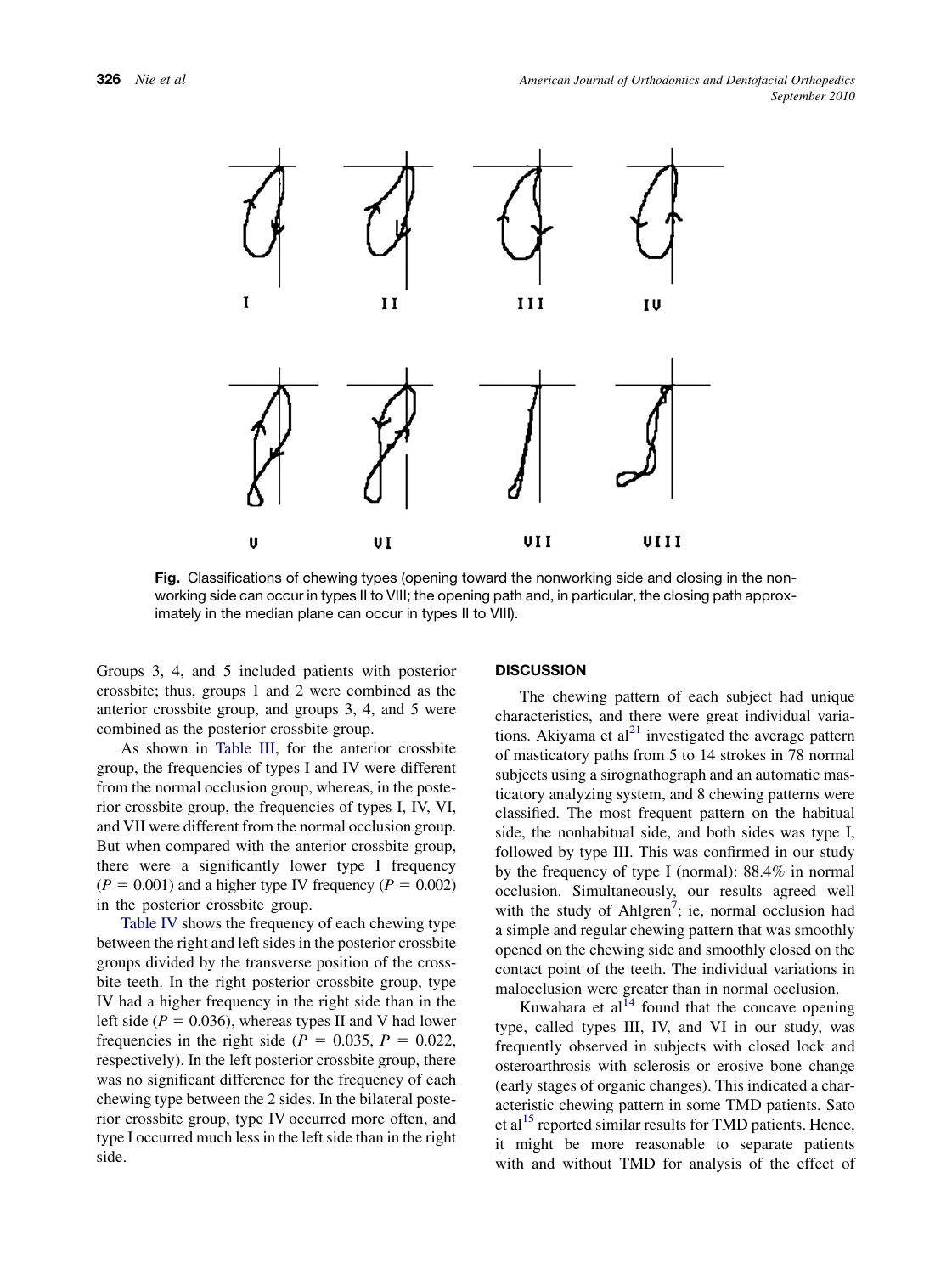|                  |                        |           | Means of the numbers of each chewing type in the 10 strokes |         |      |                   |         |         |                  |             |  |
|------------------|------------------------|-----------|-------------------------------------------------------------|---------|------|-------------------|---------|---------|------------------|-------------|--|
| Group            | <b>Subjects</b><br>(n) |           |                                                             | $_{II}$ | Ш    | IV                | V       | VI      | VII              | <i>VIII</i> |  |
| 1                | 37                     | Mean      | $5.76^{\dagger}$                                            | .54     | .76  | .90               | .61     | 1.11    | .23              | .09         |  |
|                  |                        | <b>SD</b> | 3.39                                                        | 1.37    | 1.43 | 1.57              | 1.19    | 1.92    | .49              | .31         |  |
| $\overline{2}$   | 14                     | Mean      | $6.82^{\dagger}$                                            | .36     | .07  | .64               | $1.22*$ | .43     | .47              | .00         |  |
|                  |                        | <b>SD</b> | 2.56                                                        | .93     | .27  | .95               | 1.48    | 0.94    | 1.05             | .00         |  |
| 3                | 25                     | Mean      | $3.78^{\ddagger}$                                           | $1.12*$ | .38  | $2.00^{\ddagger}$ | 1.00    | 1.36    | .26              | .10         |  |
|                  |                        | <b>SD</b> | 2.95                                                        | 1.93    | 1.10 | 1.92              | 1.45    | 2.38    | .54              | .29         |  |
| $\overline{4}$   | 16                     | Mean      | $3.91^{\ddagger}$                                           | .31     | .97  | $1.94^{\ddagger}$ | .19     | $1.28*$ | $1.38^{\dagger}$ | .03         |  |
|                  |                        | <b>SD</b> | 3.36                                                        | 1.25    | 2.11 | 2.50              | .36     | 1.63    | 2.75             | .13         |  |
| 5                | 14                     | Mean      | $4.82^{\ddagger}$                                           | .18     | .86  | $1.89^{+}$        | .57     | 1.21    | .43              | .04         |  |
|                  |                        | <b>SD</b> | 2.93                                                        | .67     | 1.68 | 2.38              | .76     | 1.72    | .78              | .13         |  |
| Normal occlusion | 22                     | Mean      | 8.84                                                        | .09     | 0.34 | .09               | .34     | .33     | .07              | .00         |  |
|                  |                        | <b>SD</b> | 1.23                                                        | 0.25    | 0.89 | 0.20              | 0.58    | 0.46    | 0.15             | 0.00        |  |

<span id="page-4-0"></span>Table II. Frequency of each chewing type in various anteroposterior positions of crossbite patients

Significantly different from normal occlusion:  $*P < 0.05$ ;  $\frac{4}{7}P < 0.01$ ;  $\frac{4}{7}P < 0.001$ .

There were no significant differences for the frequency of any chewing type between groups 1 and 2, and between groups 3, 4, and 5,  $P > 0.05$ .

Table III. Chewing pattern distribution between anterior and posterior crossbite group

|                  | <b>Subjects</b> |           | Means of the numbers of each chewing type in the 10 strokes |      |      |                |      |         |        |             |  |  |
|------------------|-----------------|-----------|-------------------------------------------------------------|------|------|----------------|------|---------|--------|-------------|--|--|
| Group            | (n)             |           |                                                             | Н    | Ш    | IV             |      | VI      | VII    | <i>VIII</i> |  |  |
|                  | 51              | Mean      | 6.05                                                        | .49  | .57  | $.83*$         | .77  | .92     | .29    | 0.07        |  |  |
|                  |                 | <b>SD</b> | 3.20                                                        | 1.26 | 1.26 | 1.42           | 1.29 | 1.73    | .69    | .26         |  |  |
| П                | 55              | Mean      | $4.08^{\dagger}$                                            | .65  | .67  | $1.95^{\circ}$ | .65  | $1.30*$ | $.63*$ | 0.06        |  |  |
|                  |                 | <b>SD</b> | 3.04                                                        | 1.54 | 1.59 | 2.18           | 1.11 | 1.99    | 1.62   | .22         |  |  |
| Normal occlusion | 22              | Mean      | 8.84                                                        | .09  | 0.34 | .09            | .34  | .33     | .07    | .00         |  |  |
|                  |                 | <b>SD</b> | 1.23                                                        | 0.25 | 0.89 | 0.20           | 0.58 | 0.46    | 0.15   | 0.0         |  |  |

Significantly different from normal occlusion:  $*P < 0.05$ ;  $\frac{1}{1}P < 0.001$ .

Group I, Anterior crossbite; group II, posterior crossbite.

Between 2 malocclusion groups: type I,  $P = 0.001$ ; type IV,  $P = 0.002$ .

malocclusion on chewing patterns. To simplify our study, only the chewing patterns of crossbite patients without signs and symptoms of TMD were analyzed.

Crossbite is a malocclusion with the buccal cusps or incisal edges of the maxillary teeth occluding lingually to the buccal cusps or incisal edges of the corresponding teeth. Is the direction of the chewing cycle in crossbite patients also the reverse of that in the normal occlusion group? Previous studies reported that the reverse type was one of the abnormal chewing types in crossbite malocclusions.<sup> $7-9,11$ </sup> This study showed that, in the anterior crossbite group, in either individual anterior crossbite or 4-incisors crossbite, 58% to 68% of the chewing cycles were normal, and the rest were a combination of other chewing types with similar frequencies except for the irregular chewing type. This indicated that there is not 1 obvious characteristic of abnormal frontal chewing type that is different from normal occlusion in the anterior crossbite group.

However, in the posterior crossbite groups (groups 3-5), type IV (reverse chewing) occurred more often than in normal occlusion. In addition, the results of comparisons showed no significant differences in the frequency of any chewing type between groups 1 and 2, or between groups 3, 4, and 5. The crossbite subjects were divided into 2 groups: anterior crossbite with no posterior crossbite, and posterior crossbite with anterior crossbite. The results showed significant differences in the frequencies between the 2 groups in type I (40.8% of the strokes in the posterior crossbite group, and 60.5% of the strokes in the anterior crossbite group) and type IV (19.5% of the strokes in the posterior crossbite group, and 8.3% of the strokes in the anterior crossbite group). In addition, 13% of the strokes in the posterior crossbite group were the reverse-crossing type (type VI); this was significantly different from normal occlusion. Thus, it demonstrated that posterior crossbite played an important role in the occurrence of the reverse-chewing and reverse-crossing types. Normal chewing had a lower frequency in the posterior crossbite group when compared with the anterior crossbite group. But it cannot be concluded that the bad effect of an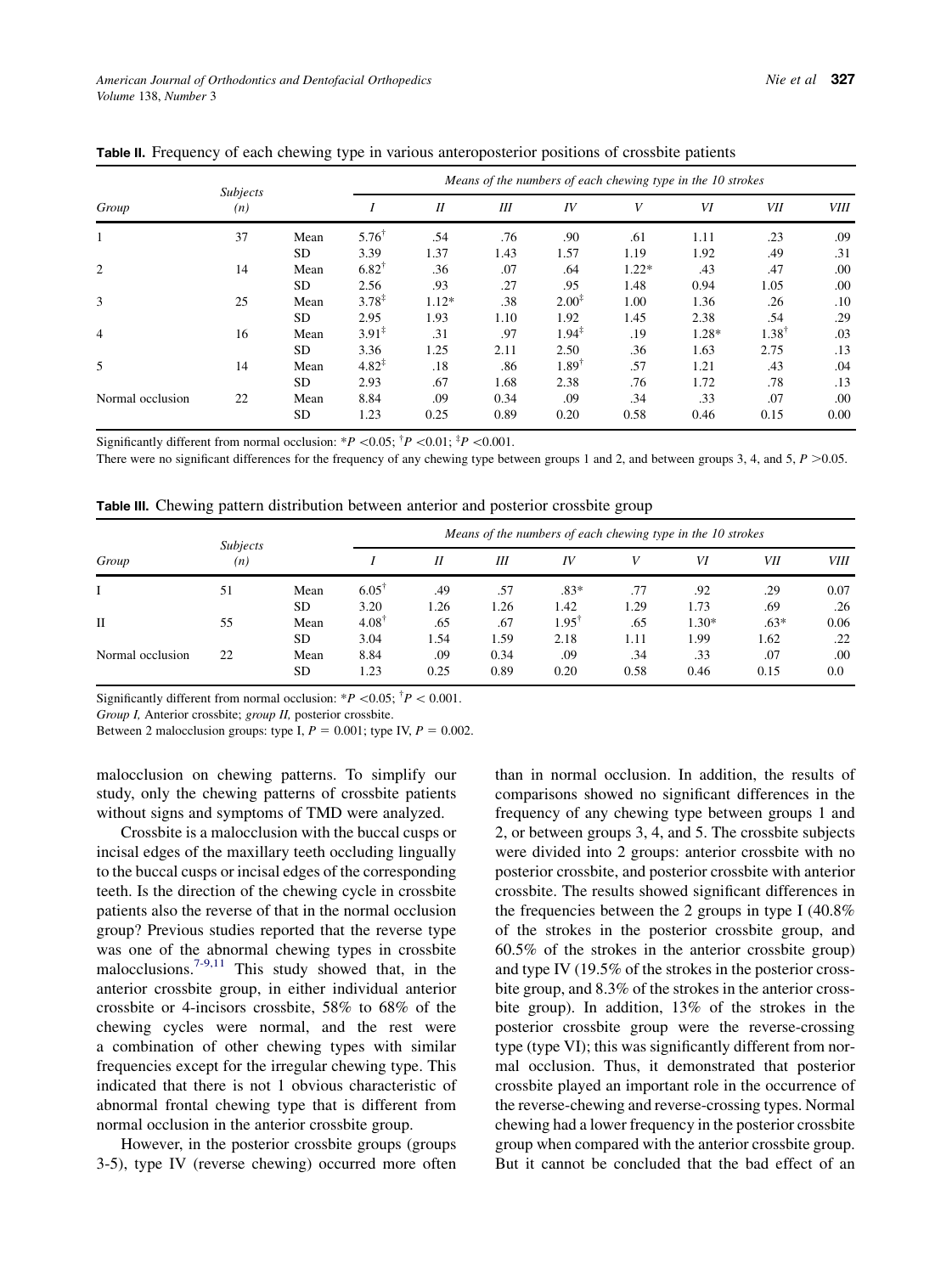| Group         | <b>Subjects</b><br>(n) |              |           | Means of the numbers of each chewing type in the 10 strokes |      |      |      |      |      |      |             |  |
|---------------|------------------------|--------------|-----------|-------------------------------------------------------------|------|------|------|------|------|------|-------------|--|
|               |                        | Side         |           |                                                             | I    | III  | IV   | V    | VI   | VII  | <b>VIII</b> |  |
| A             | 15                     | $\mathbb{R}$ | Mean      | 4.27                                                        | .00  | .00  | 2.53 | .27  | 1.80 | 1.00 | .13         |  |
|               |                        |              | SD        | 4.13                                                        | .00  | .00  | 3.02 | .59  | 2.54 | 2.33 | .52         |  |
|               |                        | L            | Mean      | 4.00                                                        | 1.87 | .20  | .80  | 1.07 | 1.07 | 1.00 | .00.        |  |
|               |                        |              | SD.       | 3.53                                                        | 3.40 | .77  | 1.70 | 1.16 | 2.46 | 2.14 | .00         |  |
| B             | 21                     | $\mathbb{R}$ | Mean      | 4.14                                                        | .00  | 1.05 | 2.38 | .19  | 1.52 | .71  | .00.        |  |
|               |                        |              | <b>SD</b> | 3.77                                                        | .00  | 1.77 | 3.71 | .40  | 2.58 | 1.85 | .00.        |  |
|               |                        | L            | Mean      | 3.90                                                        | .00  | .67  | 2.43 | .620 | 1.43 | .86  | 0.09        |  |
|               |                        |              | SD        | 3.77                                                        | .00  | 1.82 | 2.62 | 1.12 | 2.34 | 2.15 | .30         |  |
| $\mathcal{C}$ | 19                     | $\mathbb{R}$ | Mean      | 5.42                                                        | 1.05 | 1.21 | .68  | 1.16 | .37  | .00  | .11         |  |
|               |                        |              | <b>SD</b> | 3.95                                                        | 2.99 | 3.14 | 2.14 | 1.98 | 1.38 | .00. | .46         |  |
|               |                        | L            | Mean      | 2.79                                                        | 1.21 | .63  | 2.68 | .68  | 1.63 | .32  | 0.05        |  |
|               |                        |              | SD        | 3.24                                                        | 2.64 | 1.92 | 3.00 | 1.53 | 2.95 | .82  | .23         |  |
| Normal        | 22                     | $\mathbb{R}$ | Mean      | 9.13                                                        | 0.09 | .14  | 0.04 | .32  | .23  | 0.04 | .00         |  |
|               |                        |              | SD        | 1.04                                                        | .29  | .47  | .21  | .72  | .53  | .21  | .00.        |  |
|               |                        | L            | Mean      | 8.54                                                        | 0.09 | .55  | .14  | .36  | .27  | 0.04 | .00         |  |
|               |                        |              | <b>SD</b> | 1.99                                                        | .43  | 1.53 | .35  | .73  | .77  | .21  | .00         |  |

<span id="page-5-0"></span>Table IV. Frequency of each chewing type between the right and left sides in the posterior crossbite groups divided by the transverse position of the crossbite teeth

Group A, right posterior crossbite, right and left comparisons: type II,  $P = 0.035$ ; type IV,  $P = 0.036$ ; type V,  $P = 0.022$ .

Group B, left posterior crossbite, right and left comparisons: all types,  $P > 0.05$ .

Group C, bilateral posterior crossbite, right and left comparisons: type I,  $P = 0.041$ ; type IV,  $P = 0.004$ . R, Right; L, left.

anterior crossbite on mastication function was less than that of a posterior crossbite. More work is needed on the properties of chewing cycles in the sagittal and horizontal planes, chewing rhythms, the concentration of the end of chewing cycles, and other chewing parameters. In this study, only the frontal chewing pattern was studied.

In the posterior crossbite group, reverse-chewing (type IV) and reverse-crossing (type VI) were more prevalent than in normal occlusion. Does reversechewing type occur more often on the crossbite side than on the noncrossbite side? Few studies were available on this point. $8,9$  Our study showed that, in the right posterior crossbite group, the reverse type was more frequent, and the opening concave and positive crossing types were less frequent in the right side (ie, the crossbite side) than in the left side. But in the left posterior crossbite group, the frequency of each chewing type showed no significant differences between the right and left sides. In the bilateral posterior crossbite group, type I was significantly lower, and the reverse type was more frequent in the left side than in the right. This seemed that the results did not completely support the idea that, in the crossbite side, the reverse type occurred more often than in the noncrossbite side.

About 67% to 79% of patients with unilateral posterior crossbites in the deciduous and mixed dentitions had dental interferences that produced functional shifts toward the crossbite side on closure.<sup>9,22</sup> If it was not corrected in time, the mandibular functional shift could become a skeletal mandibular shift with obvious mandibular morphologic asymmetry. Did a mandibular shift affect the chewing type of posterior crossbite subjects, especially the difference of chewing pattern between the crossbite and noncrossbite sides, or between the shift and contralateral sides? In addition, Pröschel and Hormann $<sup>11</sup>$  $<sup>11</sup>$  $<sup>11</sup>$  found that the chewing pattern</sup> distribution of Class III (mandibular prognathism) differed significantly from Class I and Class II Division 2, and type D had a high prevalence followed by the halfinverted and inverted types. In our study, the presence or absence of mandibular shift or mandibular prognathism was not an entrance criterion. So, the distributions of malocclusion manifestation in the right, left, and bilateral posterior groups were further analyzed, as shown in [Table I.](#page-2-0)

The results showed that the position distributions of crossbite teeth in each group were similar, but arch crossbites accounted for 46.7% in the right group and 79.9% in the bilateral group, but only 4.8% in the left group. Similarly, mandibular prognathism was greatest in the right and bilateral groups and less in the left group. As to the percentage of shift, the ratio of right shift in the right group was not significantly different than left shift in the left group, and the distribution of shift in the bilateral crossbite group was similar to that of the left group. From these data, it can be explained